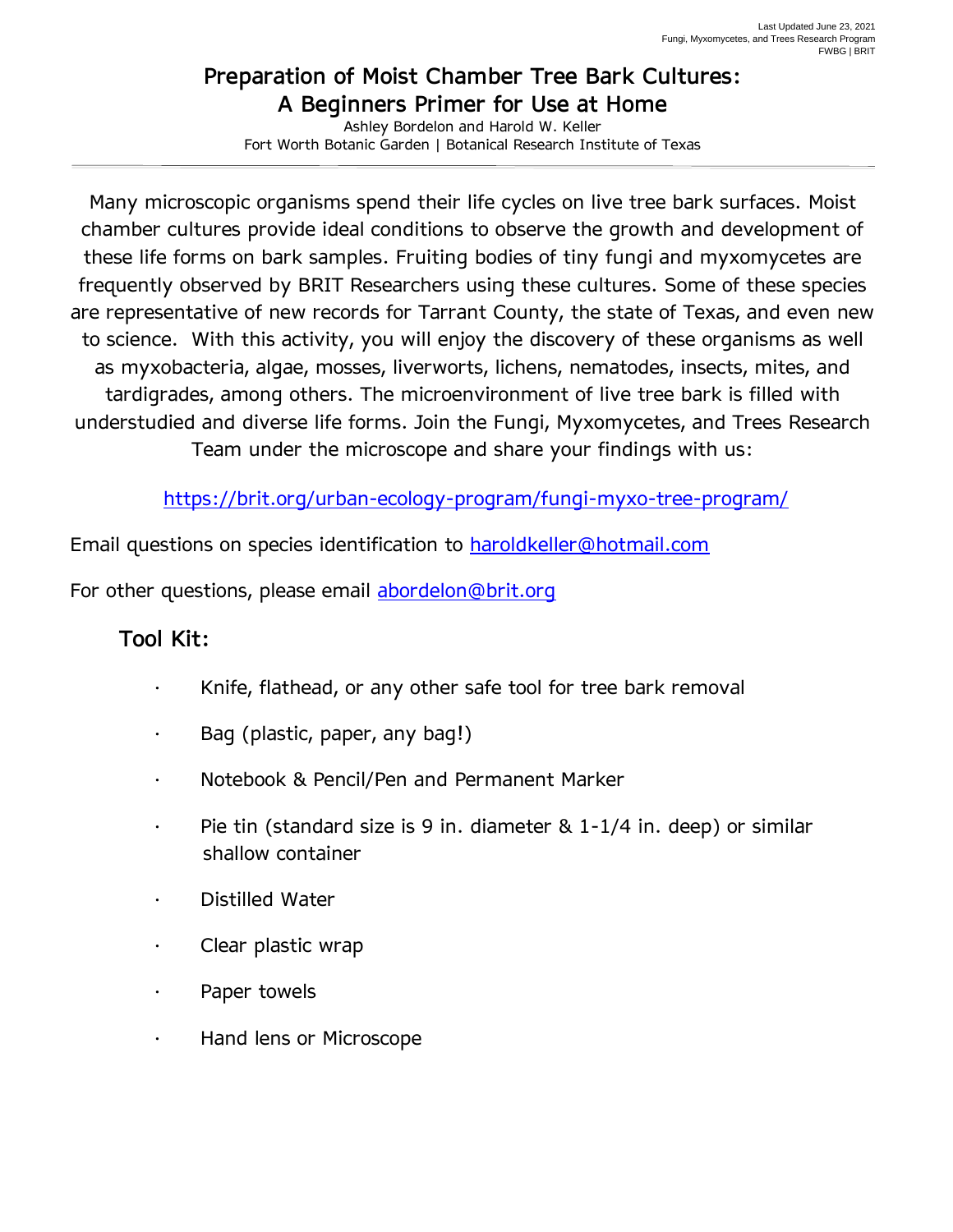This preparation is intended for live tree bark samples rather than fallen and dead parts of the tree. Before getting started, please make sure you have permission to be on the property of the tree you are sampling. Use caution when you remove the bark – we do not want to leave the tree injured or vulnerable to disease.

You are likely to have productive bark if sampling from Eastern Red Cedar (*Juniperus virginiana)* and American Elm (*Ulmus americana)*, however you may not obtain results every time. Remember, this is science! Bark of many tree species is yet to be used in a moist chamber culture, so we encourage you to try new tree species or parts of the tree (base vs. canopy, trunk vs. limbs) to test for various results.

## **Procedure for Collecting the Bark Sample**

- 1) Take your notebook and describe details about your collection
	- a) Where is this tree located? (ex. County, City, GPS Units)
	- b) Description of the tree you are sampling (ex. American elm tree, 38 ft. tall, 10 in. diameter)
- 2)Take photographs of the tree bark up close. You may not be able to visibly see anything with the naked eye, but these could be useful data in the future. You may also want to take a photo of the entire tree showing its habitat.
- 3)Carefully, use a safe tool of your choice to wedge a samples of bark off the tree. Be careful so as not to injure the tree; you only need the outermost trunk bark.
	- a) Strip enough bark to fill the bottom of a pie tin or two. Longer pieces, around 4 inches, are best but may not be feasible with certain tree species.
- 4)Place this bark in a paper or plastic bag with a written label with your name, and some addition unique identifier such as collection number, date, or tree species. This ensures your collection and data are linked!
- 5)It is best to put these bark samples in a moist chamber culture soon, within a day or two, but it will still work if you choose to wait longer.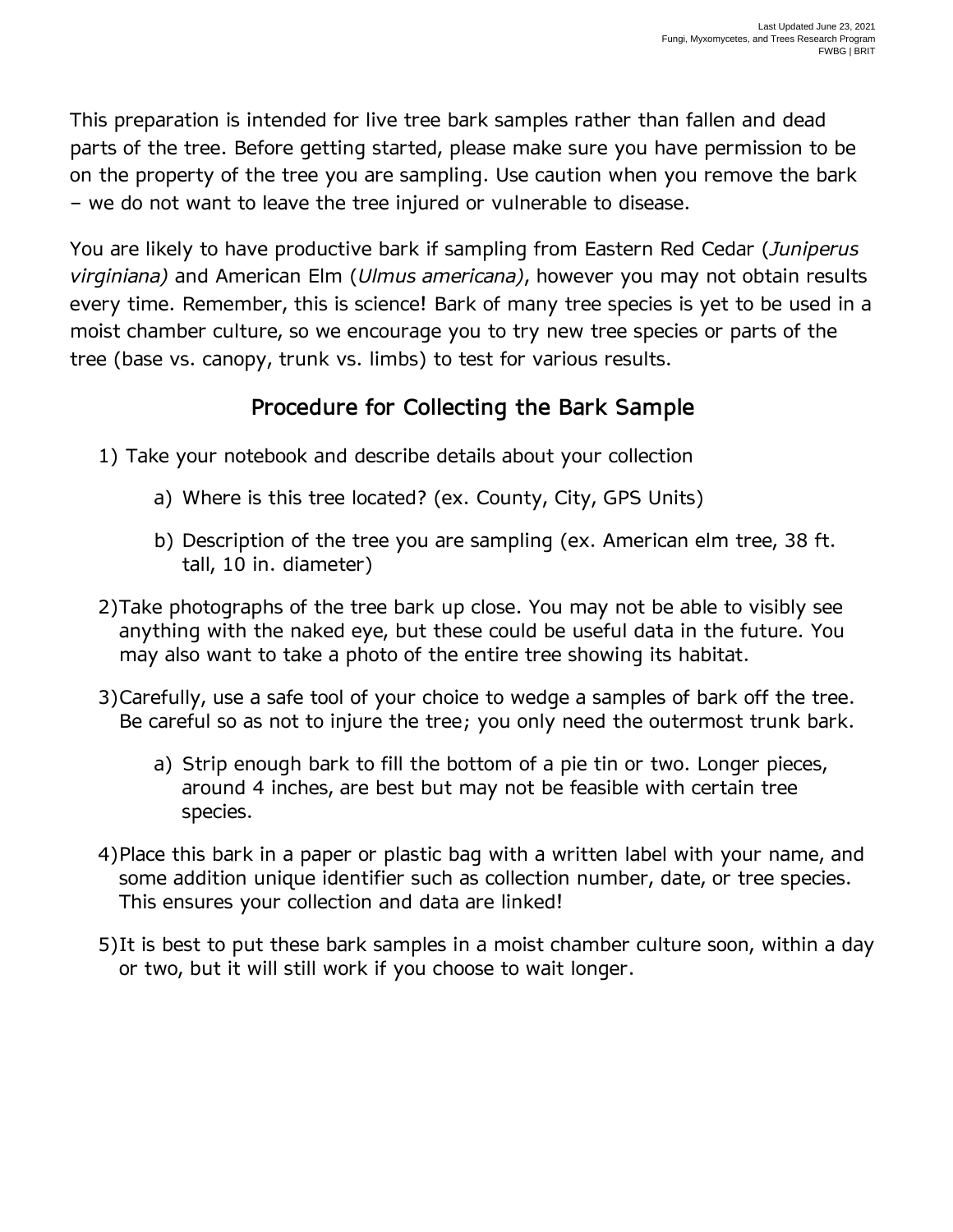## **Procedure for Preparing the Moist Chamber Culture**

- 1) Take a pie tin and line the bottom with 1-2 sheets of paper towel.
- 2) Cover the bottom of the pie tin with your bark samples, giving them space without overlapping.
- 3) Measure around 50 mL of distilled water and pour around the outer edges of the pie tin. Try to avoid pouring directly onto the bark. The paper towels will start to soak up the water, followed by the bark.
	- i) If the bottom of your pie tin is not completely soaked, add small amounts of distilled water (15-20 mL at a time). You will know you have enough when the paper towel is soaking with no excess water. Use care if you need to pour out excess water, you do not want the bark samples disturbed too much.
- 4) Rip a piece of clear plastic wrap and write your initials, date of collection, tree species, and the date of adding water. This is called the "wetting" date.
- 5) Cover the pie tin with the plastic wrap.
- 6) Place pie tin in an area with normal light conditions (no direct light) and average temperatures (around 68°-73° F).
- 7) The following morning, remove any excess water from the pie tin or add more if it is needed.
- 8) You can remove the plastic wrap and start taking a closer look in the first few days! Use a hand lens or microscope and observe your bark samples.
	- a) Be mindful of the culture's exposure time to the air of your surroundings and possible contaminants when the plastic wrap is removed.
- 9) Record your observations.